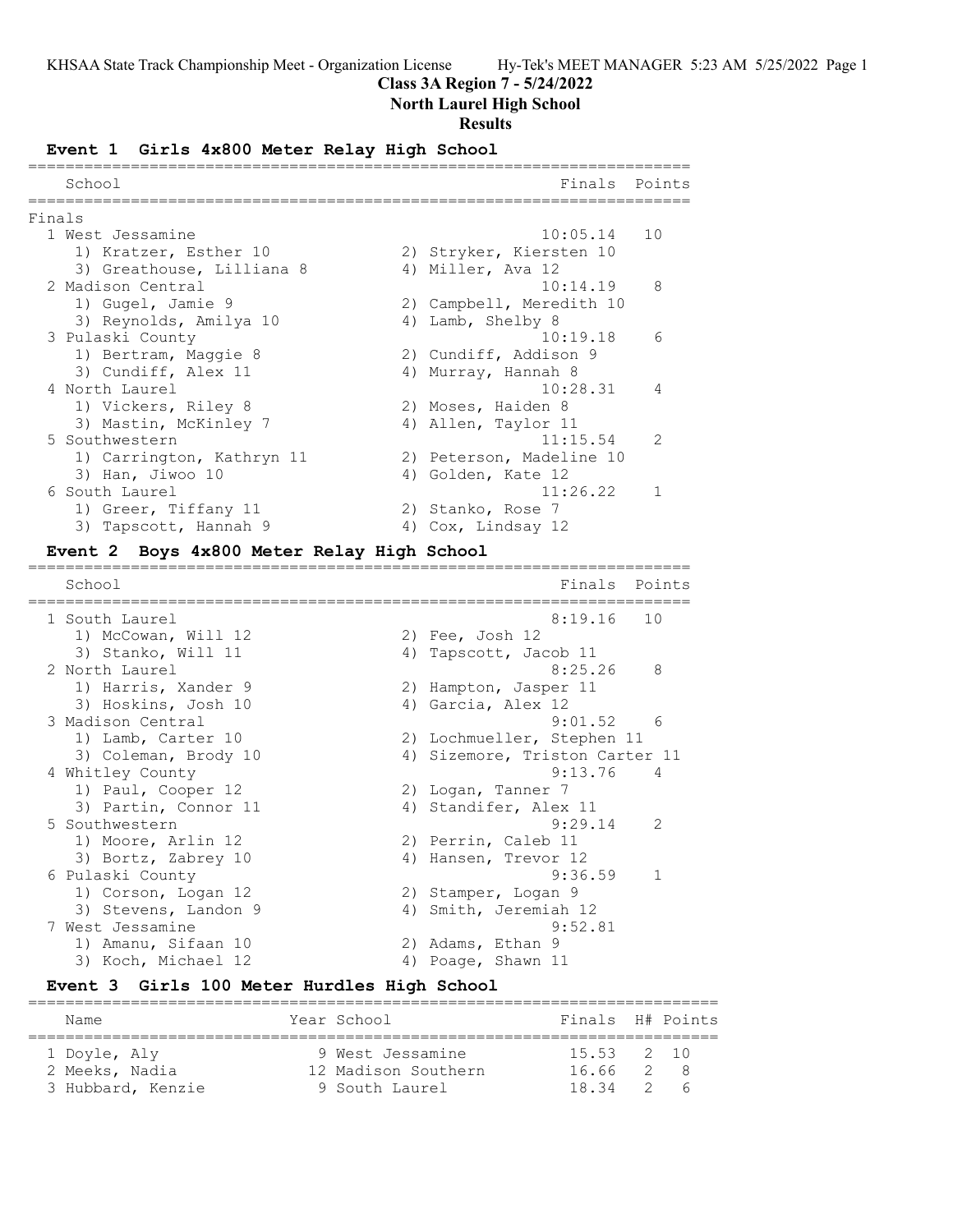==========================================================================

### **Class 3A Region 7 - 5/24/2022**

**North Laurel High School**

### **Results**

### **....Event 3 Girls 100 Meter Hurdles High School**

| 4 Arnold, Nysenia       | 9 West Jessamine    | 18.47 | 2 | 4  |
|-------------------------|---------------------|-------|---|----|
| 5 Campbell, Jadyn       | 11 Southwestern     | 19.06 | 2 | -2 |
| 6 Stone, Abbi           | 11 Whitley County   | 19.41 | 2 |    |
| 7 Valentine, Rosalyn    | 10 North Laurel     | 19.73 | 2 |    |
| 8 Horn, Angel           | 10 Madison Central  | 19.84 | 2 |    |
| 9 Mounce, Ansley        | 9 Southwestern      | 20.14 | 1 |    |
| 10 Whittington, Abigail | 10 Madison Central  | 20.32 |   |    |
| 11 Jarvis, Katie        | 11 North Laurel     | 22.21 |   |    |
| 12 Howson, Kathryn      | 12 Madison Southern | 22.67 |   |    |

### **Event 4 Boys 110 Meter Hurdles High School**

========================================================================== Name Year School Finals H# Points ========================================================================== 1 Robertson, Mathias 10 West Jessamine 16.15 2 10 2 Colyer, T.J. 11 Pulaski County 16.50 2 8 3 Nicholls, Isaac 12 West Jessamine 16.90 2 6 4 Reese, Shaun 9 Madison Central 17.75 2 4 5 Frost, Preston 11 Southwestern 18.05 2 2 6 Wilkinson, Tyler 11 Pulaski County 18.06 2 1 7 Taylor, Caiden 10 Madison Central 18.68 2 8 Powell, Cooper 11 Whitley County 19.91 2

### **Event 5 Girls 100 Meter Dash High School**

| Name                | Year School         | Finals H# Points |               |                  |
|---------------------|---------------------|------------------|---------------|------------------|
| 1 McKenzie, Jordan  | 9 West Jessamine    | 12.56            | 2             | 10               |
| 2 Coomer, Abbee     | 10 Pulaski County   | 12.85            | 2             | - 8              |
| 3 Wright, Kaylynn   | 12 Madison Southern | 12.99            |               | $2^{\circ}$<br>6 |
| 4 Hayden, Taniyah   | 7 Madison Central   | 13.11            | 2             | 4                |
| 5 Hoskins, Gracie   | 8 South Laurel      | 13.16            | 2             | $\mathcal{L}$    |
| 6 Coomer, Emma      | 9 Pulaski County    | 13.19            | $\mathcal{L}$ |                  |
| 7 Smiddy, Ayden     | 11 Southwestern     | 13.60            | 2             |                  |
| 8 Sawyers, Autumn   | 9 Whitley County    | 13.80            |               |                  |
| 9 Flannery, Morgan  | 12 Madison Southern | 13.84            |               |                  |
| 10 Hueser, Kyla     | 11 South Laurel     | 13.87            | $\mathcal{L}$ |                  |
| 11 Harrel, Amelia   | 9 Madison Central   | 13.97            |               |                  |
| 12 Conn, Jenna      | 9 West Jessamine    | 14.46            |               |                  |
| 13 Patterson, Lydia | 12 Southwestern     | 14.74            |               |                  |
| 14 Campbell, Adara  | 8 Johnson Central   | 17.13            |               |                  |

**Event 6 Boys 100 Meter Dash High School** ========================================================================== Name Year School Finals H# Points ========================================================================== 1 Woods, Clint 11 Pulaski County 11.07 3 10 2 Abrams, Jessie 12 Madison Central 11.29 3 8 3 Sullivan, Cade 11 Pulaski County 11.40 3 6 4 Satterwhite, Chase 9 West Jessamine 11.47 3 4 5 Smith, Andre 12 Madison Central 11.56 3 2 6 Smith, Zach 10 Madison Southern 11.61 3 1 7 Chappell, Jack 10 North Laurel 11.74 3 8 Warren, Tucker 10 North Laurel 11.92 2 9 Weddle, Tristan 9 Southwestern 11.94 3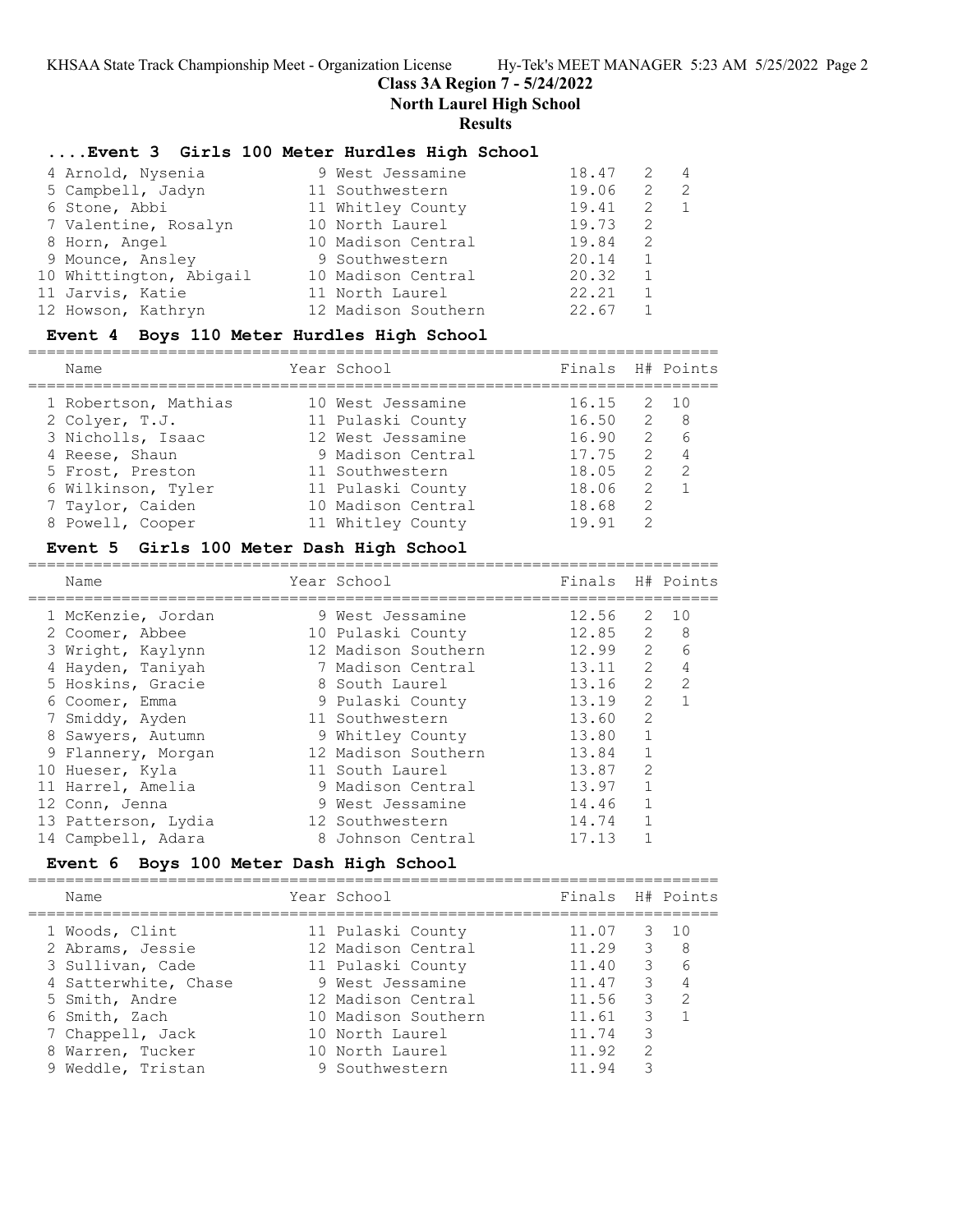**Class 3A Region 7 - 5/24/2022**

**North Laurel High School**

### **Results**

### **....Event 6 Boys 100 Meter Dash High School**

| 10 Sawyers, Matthew | 12 Whitley County  | 12.13<br>$\overline{2}$ |     |
|---------------------|--------------------|-------------------------|-----|
| 11 Coomer, Ben      | 10 Southwestern    | 12.22                   | -2  |
| 12 Mahan, Brayden   | 10 Whitley County  | 12.23                   | - 2 |
| 13 Fain, Kai        | 9 West Jessamine   | 12.32                   | - 2 |
| 14 Kelley, Braeden  | 9 Madison Southern | 12.34                   | - 2 |
| 15 Greer, Chris     | 12 South Laurel    | 12.39                   | -2  |
| 16 Bohan, Will      | 8 Johnson Central  | 12.73                   | 1   |

### **Event 7 Girls 4x200 Meter Relay High School**

======================================================================= School **Finals** Points ======================================================================= 1 West Jessamine 1:49.28 10 1) Rexford, Abby 10 2) Galus, Karlie 10 3) Teater, Ashleigh 12 4) McKenzie, Jordan 9 2 Pulaski County 1:50.42 8 1) Coomer, Abbee 10 2) Coomer, Emma 9 3) Cupp, Kenzie 10 4) Richardson, Aubrey 7 3 Madison Central 2008 and 2008 1:51.81 6 1) Fain, Alycia 11 2) Hilson, Makyhia 10 3) Harrel, Amelia 9 4) McDowell, Emma 9 4 Southwestern 1:54.85 4 1) Smiddy, Ayden 11 2) Carrington, Kathryn 11 3) Campbell, Jadyn 11 (4) Clark, Bekah 12 5 South Laurel 1:54.90 2 1) Bales, Autumn 12 2) Hueser, Kyla 11 3) Messer, Reagan 11 4) Cox, Lindsay 12 6 North Laurel 2:05.83 1 1) Chappell, Belle 11 2) Jarvis, Katie 11 3) Valentine, Rosalyn 10 4) Mastin, Makayla 10

### **Event 8 Boys 4x200 Meter Relay High School**

======================================================================= School **Finals** Points ======================================================================= 1 Madison Central 1:33.43 10 1) Smith, Andre 12 2) Pacheco, Armando 12 3) Clark, Keith 12 (4) Abrams, Jessie 12 2 West Jessamine 1:33.80 8 1) Nicholls, Isaac 12 2) Winter, Colin 12 3) Mason, Connor 9 4) Robertson, Mathias 10 3 Pulaski County 1:34.00 6 1) Godby, Chandler 11 2) Denmyer, Harris 9 3) Woods, Clint 11 4) Sullivan, Cade 11 4 South Laurel 1:37.69 4 1) Greer, Chris 12 2) McCowan, Will 12 3) Hurley, Andrew 10 (4) Steele, Jeremy 11 5 Whitley County 1:38.05 2 1) Powell, Cooper 11 2) Queener, Lucas 10 3) Bisschop, Bradley 11 (4) Haynes, Samuel 11 6 North Laurel 1:38.14 1 1) Morgan, Hunter 10  $\hskip1cm 2)$  Warren, Tucker 10 3) Chappell, Jack 10 4) Steely, Noah 12 7 Southwestern 1:40.72 1) Weddle, Tristan 9 2) Coomer, Ben 10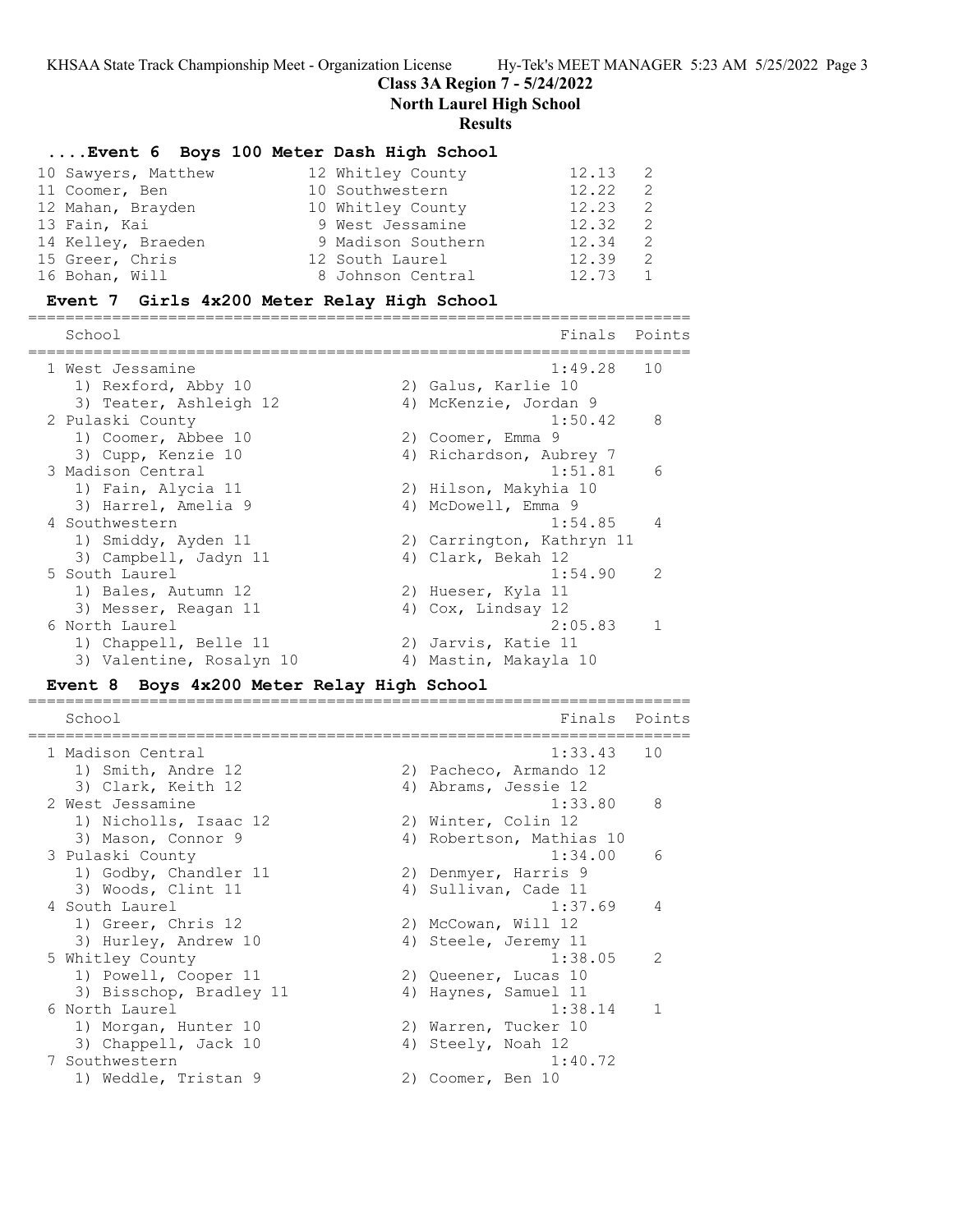Cut Early

### **Class 3A Region 7 - 5/24/2022**

**North Laurel High School**

### **Results**

### **....Event 8 Boys 4x200 Meter Relay High School**

3) Frost, Preston 11 4) Colyer, Victor 10

### **Event 9 Girls 1600 Meter Run High School**

| Name                | Year School        | Finals Points |               |
|---------------------|--------------------|---------------|---------------|
| 1 O'Shea, Ciara     | 11 Madison Central | 5:04.09       | 10            |
| 2 Allen, Taylor     | 11 North Laurel    | 5:34.94       | - 8           |
| 3 Lamb, Shelby      | 8 Madison Central  | 5:39.57       | 6             |
| 4 Golden, Kate      | 12 Southwestern    | 5:46.01       | 4             |
| 5 Stanko, Rose      | 7 South Laurel     | 5:56.73       | $\mathcal{D}$ |
| 6 Bertram, Maggie   | 8 Pulaski County   | 5:57.27       |               |
| 7 Han, Jiwoo        | 10 Southwestern    | 6:24.97       |               |
| 8 Cupp, Abigail     | 8 Whitley County   | 6:56.55       |               |
| 9 Kersey, Devan     | 10 South Laurel    | 7:27.23       |               |
| 10 Campbell, Adara  | 8 Johnson Central  | 8:39.87       |               |
| -- Sizemore, Sienna | 7 North Laurel     | DQ.           |               |

### **Event 10 Boys 1600 Meter Run High School**

======================================================================= Name **The School School** Finals Points ======================================================================= 1 Masters, Brady 12 Madison Central 4:26.61 10 2 Tapscott, Jacob 11 South Laurel 4:42.38 8 3 Martin, Matthew 10 West Jessamine 4:46.29 6 4 Hansen, Trevor 12 Southwestern 4:47.90 4 5 Hoskins, Josh 10 North Laurel 4:54.13 2 6 Burge, Zach 12 West Jessamine 4:55.33 1 7 Coleman, Brody 10 Madison Central 5:01.59 8 Akers, Logan 12 Madison Southern 5:10.17 9 Bortz, Zabrey 10 Southwestern 5:15.37 10 Pool, Trenton 8 North Laurel 5:19.38 11 Grubb, Joshua 9 Whitley County 5:20.32 12 Lewis, Riley 10 South Laurel 5:22.38 13 Stevens, Landon 9 Pulaski County 5:28.20 14 Logan, Tanner 7 Whitley County 5:37.48 15 may, joel 10 Johnson Central 5:57.86 16 Parman, Noah 10 Madison Southern 6:00.23

### **Event 11 Girls 4x100 Meter Relay High School**

| School                                  | Finals H# Points                  |     |
|-----------------------------------------|-----------------------------------|-----|
| 1 West Jessamine<br>1) Rexford, Abby 10 | 50.97 2 10<br>2) Galus, Karlie 10 |     |
| 3) Teater, Ashleigh 12                  | 4) McKenzie, Jordan 9             |     |
| 2 Pulaski County                        | 52.86 2                           | - 8 |
| 1) Coomer, Abbee 10                     | 2) Coomer, Emma 9                 |     |
| 3) McAlpin, Simi 9                      | 4) Richardson, Aubrey 7           |     |
| 3 Madison Central                       | 53.05 2 6                         |     |
| 1) Harrel, Amelia 9                     | 2) Hilson, Makyhia 10             |     |
| 3) Fain, Alycia 11                      | 4) Hayden, Taniyah 7              |     |
| 4 Madison Southern                      | $53.12$ 2                         |     |
| 1) Wright, Kaylynn 12                   | 2) Meeks, Nadia 12                |     |
| 3) Patton, Faith 10                     | 4) Flannery, Morgan 12            |     |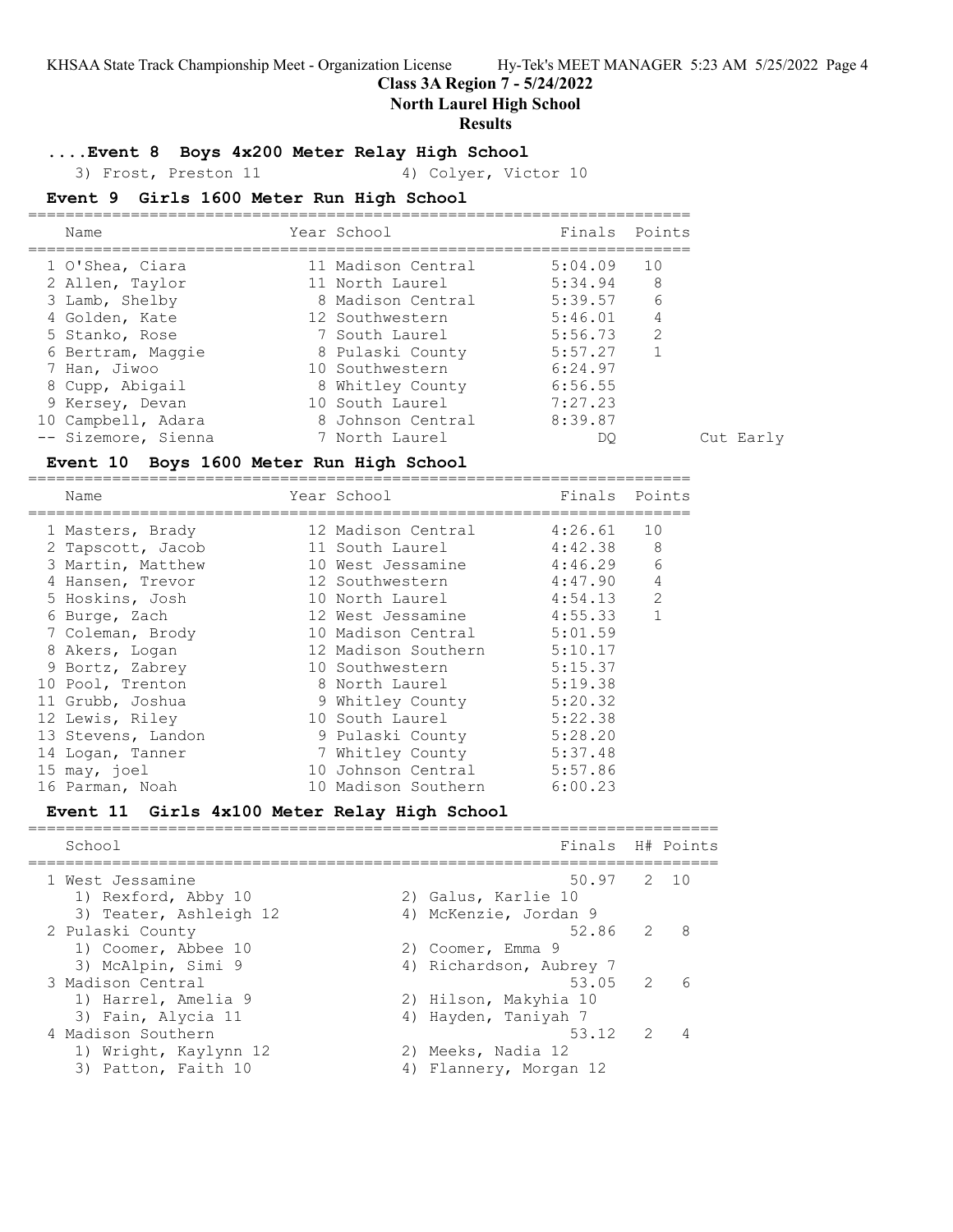# **Class 3A Region 7 - 5/24/2022**

**North Laurel High School**

## **Results**

# **....Event 11 Girls 4x100 Meter Relay High School**

| 5 Southwestern         | 56.60 2                     | $\overline{2}$ |
|------------------------|-----------------------------|----------------|
| 1) Patterson, Lydia 12 | 2) Mounce, Ansley 9         |                |
| 3) Smith, Katie 10     | 4) Seiber, Michayla Shea 10 |                |
| 6 South Laurel         | 57.22 2 1                   |                |
| 1) Hueser, Kyla 11     | 2) Davis, Ashlyn 12         |                |
| 3) Turner, Gracie 11   | 4) Harris, Haley 9          |                |
| 7 Whitley County       | $\overline{2}$<br>57.71     |                |
| 1) Sears, Valora 10    | 2) Dees, Andrea 9           |                |
| 3) Nugent, Cali 11     | 4) Sawyers, Autumn 9        |                |
|                        |                             |                |

# **Event 12 Boys 4x100 Meter Relay High School**

| School                  | Finals                | Points        |
|-------------------------|-----------------------|---------------|
| 1 Madison Central       | 45.06                 | 1 O           |
| 1) Smith, Andre 12      | 2) Clark, Keith 12    |               |
| 3) Jarnagin, Cayden 11  | 4) Abrams, Jessie 12  |               |
| 2 Pulaski County        | 45.33                 | 8             |
| 1) Bussell, Casey 11    | 2) Sullivan, Cade 11  |               |
| 3) Woods, Clint 11      | 4) Godby, Chandler 11 |               |
| 3 West Jessamine        | 45.65                 | 6             |
| 1) Mason, Connor 9      | 2) Winter, Colin 12   |               |
| 3) Satterwhite, Chase 9 | 4) Fain, Kai 9        |               |
| 4 Whitley County        | 47.02                 | 4             |
| 1) Parsons, Canaan 10   | 2) Haynes, Samuel 11  |               |
| 3) Bisschop, Bradley 11 | 4) Mahan, Brayden 10  |               |
| 5 North Laurel          | 47.58                 | $\mathcal{L}$ |
| 1) Morgan, Hunter 10    | 2) Warren, Tucker 10  |               |
| 3) Mills, Collier 9     | 4) Steely, Noah 12    |               |
| 6 Johnson Central       | 47.85                 | $\mathbf{1}$  |
| 1) Lesmaster, Mason 12  | 2) Lawson, Mason 11   |               |
| 3) Cain, Jake 12        | 4) Williams, Adam 12  |               |
| 7 Southwestern          | 49.02                 |               |
| 1) Coomer, Ben 10       | 2) Cole, Jon 11       |               |
| 3) Graves, Jamison 12   | 4) Weddle, Tristan 9  |               |
| 8 South Laurel          | 51.49                 |               |
| 1) Hurley, Andrew 10    | 2) Trosper, Brady 12  |               |
| 3) Trosper, Bryce 12    | 4) Fee, Josh 12       |               |

# **Event 13 Girls 400 Meter Dash High School**

| Name                    | Year School         | Finals  |               | H# Points     |
|-------------------------|---------------------|---------|---------------|---------------|
| 1 Hoskins, Gracie       | 8 South Laurel      | 1:00.22 | 2             | 10            |
| 2 Clark, Bekah          | 12 Southwestern     | 1:02.06 | $\mathcal{L}$ | 8             |
| 3 Stryker, Kiersten     | 10 West Jessamine   | 1:02.99 | 2             | 6             |
| 4 Cundiff, Alex         | 11 Pulaski County   | 1:03.36 | $\mathcal{L}$ | 4             |
| 5 McDowell, Emma        | 9 Madison Central   | 1:04.14 | $\mathcal{P}$ | $\mathcal{P}$ |
| 6 Flannery, Morgan      | 12 Madison Southern | 1:04.88 | $\mathcal{P}$ |               |
| 7 Seiber, Michayla Shea | 10 Southwestern     | 1:05.76 |               |               |
| 8 Valentine, Hailie     | 12 North Laurel     | 1:06.05 | $\mathcal{P}$ |               |
| 9 Mastin, Makayla       | 10 North Laurel     | 1:07.48 |               |               |
| 10 Daugherty, Raigan    | 9 Madison Central   | 1:08.58 | $\mathcal{L}$ |               |
| 11 Hubbard, Kenzie      | 9 South Laurel      | 1:09.54 |               |               |
| 12 Webb, Tyeish         | 10 West Jessamine   | 1:11.57 |               |               |
|                         |                     |         |               |               |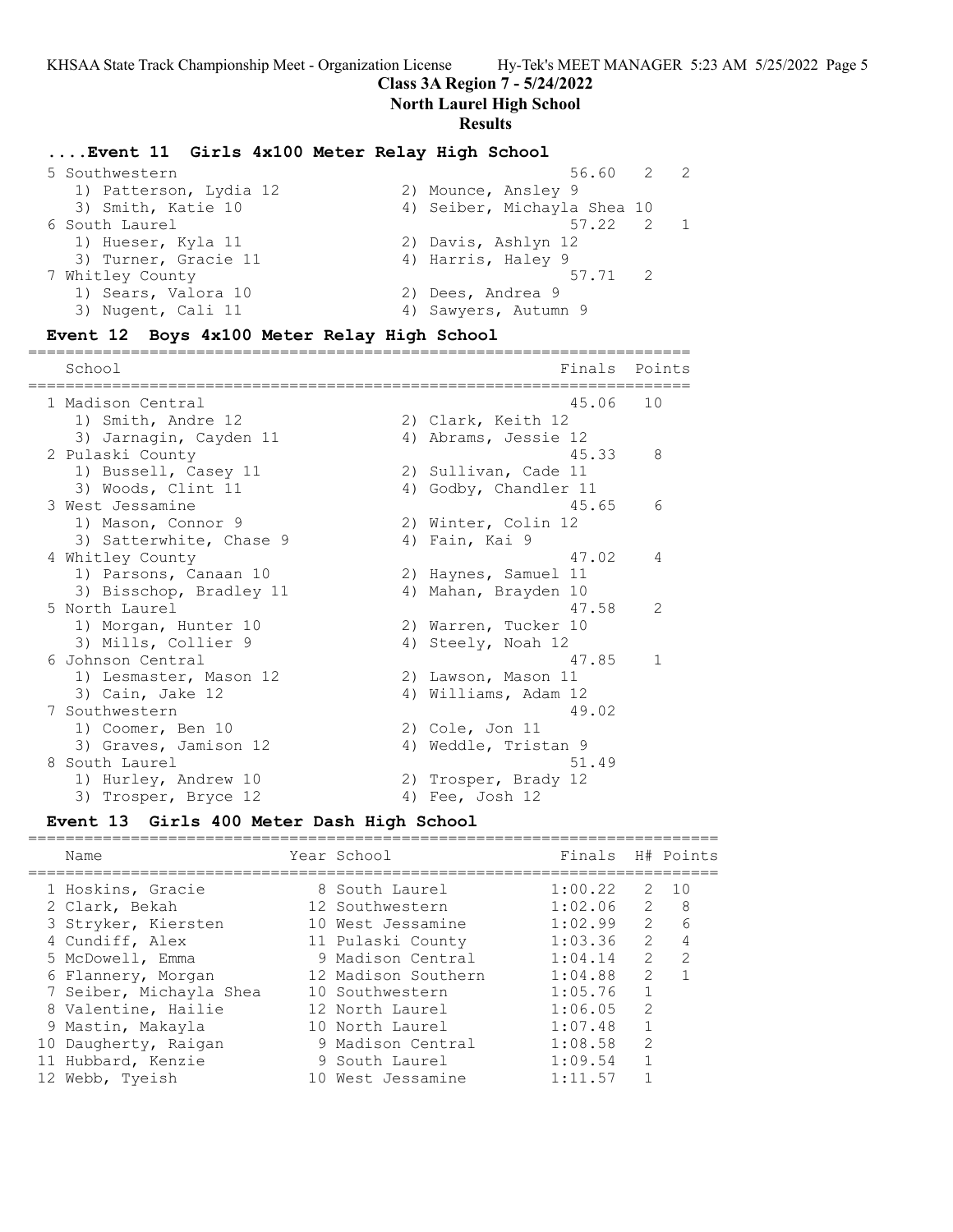# **Class 3A Region 7 - 5/24/2022**

**North Laurel High School**

### **Results**

## **....Event 13 Girls 400 Meter Dash High School**

| 13 McAlpin, Simi | 9 Pulaski County  | $1:12.28$ 1 |                |
|------------------|-------------------|-------------|----------------|
| 14 Sears, Valora | 10 Whitley County | 1:12.79     | $\overline{1}$ |

### **Event 14 Boys 400 Meter Dash High School**

| Name                | Year School         | Finals H# Points |                |                |
|---------------------|---------------------|------------------|----------------|----------------|
| 1 Smith, Zach       | 10 Madison Southern | 51.91            | 2              | 1 O            |
| 2 Garcia, Alex      | 12 North Laurel     | 51.99            | 2              | 8              |
| 3 Steele, Jeremy    | 11 South Laurel     | 52.61            | 2              | 6              |
| 4 Pacheco, Armando  | 12 Madison Central  | 53.18            | 2              | $\overline{4}$ |
| 5 Colyer, Victor    | 10 Southwestern     | 53.19            | $\overline{2}$ | $\mathcal{L}$  |
| 6 Bussell, Casey    | 11 Pulaski County   | 53.35            | $\mathcal{L}$  |                |
| 7 Perrin, Caleb     | 11 Southwestern     | 53.56            | 2              |                |
| 8 Jarnagin, Cayden  | 11 Madison Central  | 54.60            | 2              |                |
| 9 Bush, Trevor      | 10 West Jessamine   | 54.88            | $\mathbf{1}$   |                |
| 10 Steely, Noah     | 12 North Laurel     | 55.50            | 1              |                |
| 11 Sawyers, Matthew | 12 Whitley County   | 56.90            |                |                |
| 12 Trosper, Bryce   | 12 South Laurel     | 56.96            | $\mathbf{1}$   |                |
| 13 Denmyer, Harris  | 9 Pulaski County    | 58.27            | $\mathbf{1}$   |                |
| 14 McCall, Isaac    | 9 West Jessamine    | 1:00.13          |                |                |

### **Event 15 Girls 300 Meter Hurdles High School**

| Name                    |  |                                                                                                                                                                                                                                         |               |                       |
|-------------------------|--|-----------------------------------------------------------------------------------------------------------------------------------------------------------------------------------------------------------------------------------------|---------------|-----------------------|
| 1 Doyle, Aly            |  | 44.91                                                                                                                                                                                                                                   |               | 10                    |
| 2 Campbell, Jadyn       |  | 51.79                                                                                                                                                                                                                                   | $\mathcal{L}$ | - 8                   |
| 3 Stone, Abbi           |  | 54.49                                                                                                                                                                                                                                   | $\mathcal{L}$ | 6                     |
| 4 Mounce, Ansley        |  | 54.86                                                                                                                                                                                                                                   | $\mathcal{L}$ | 4                     |
| 5 Cox, Emily            |  | 55.11                                                                                                                                                                                                                                   | $\mathcal{L}$ | $\mathcal{L}$         |
| 6 Cupp, Kenzie          |  | 55.14                                                                                                                                                                                                                                   | $\mathcal{P}$ |                       |
| 7 Valentine, Rosalyn    |  | 55.75                                                                                                                                                                                                                                   | $\mathcal{L}$ |                       |
| 8 Arnold, Nysenia       |  | 56.55                                                                                                                                                                                                                                   | $\mathcal{L}$ |                       |
| 9 Horn, Angel           |  | 57.44                                                                                                                                                                                                                                   |               |                       |
| 10 Whittington, Abigail |  | 58.53                                                                                                                                                                                                                                   |               |                       |
| 11 Jarvis, Katie        |  | 1:03.58                                                                                                                                                                                                                                 |               |                       |
|                         |  | Year School<br>9 West Jessamine<br>11 Southwestern<br>11 Whitley County<br>9 Southwestern<br>11 South Laurel<br>10 Pulaski County<br>10 North Laurel<br>9 West Jessamine<br>10 Madison Central<br>10 Madison Central<br>11 North Laurel |               | Finals H# Points<br>2 |

## **Event 16 Boys 300 Meter Hurdles High School**

| Name                 | Year School        | Finals |                | H# Points      |
|----------------------|--------------------|--------|----------------|----------------|
| 1 Frost, Preston     | 11 Southwestern    | 42.30  | 2              | 1 O            |
| 2 Robertson, Mathias | 10 West Jessamine  | 42.96  | $\overline{2}$ | 8              |
| 3 Nicholls, Isaac    | 12 West Jessamine  | 44.00  |                | 265            |
| 4 Wilkinson, Tyler   | 11 Pulaski County  | 44.85  | 2              | $\overline{4}$ |
| 5 Powell, Cooper     | 11 Whitley County  | 45.99  | $\mathcal{L}$  | $\overline{2}$ |
| 6 Taylor, Caiden     | 10 Madison Central | 46.69  | $\mathcal{L}$  |                |
| 7 Spitser, Riley     | 9 South Laurel     | 49.20  |                |                |
| 8 Mills, Collier     | 9 North Laurel     | 49.25  | $\mathbf{1}$   |                |
| 9 Corson, Logan      | 12 Pulaski County  | 50.39  | $\mathcal{L}$  |                |
| 10 Edwards, Jaren    | 8 North Laurel     | 51.41  |                |                |
| 11 Adams, Tyler      | 11 Madison Central | 51.51  |                |                |
| 12 Watson, Bobby     | 9 Whitley County   | 55.65  | $\mathcal{P}$  |                |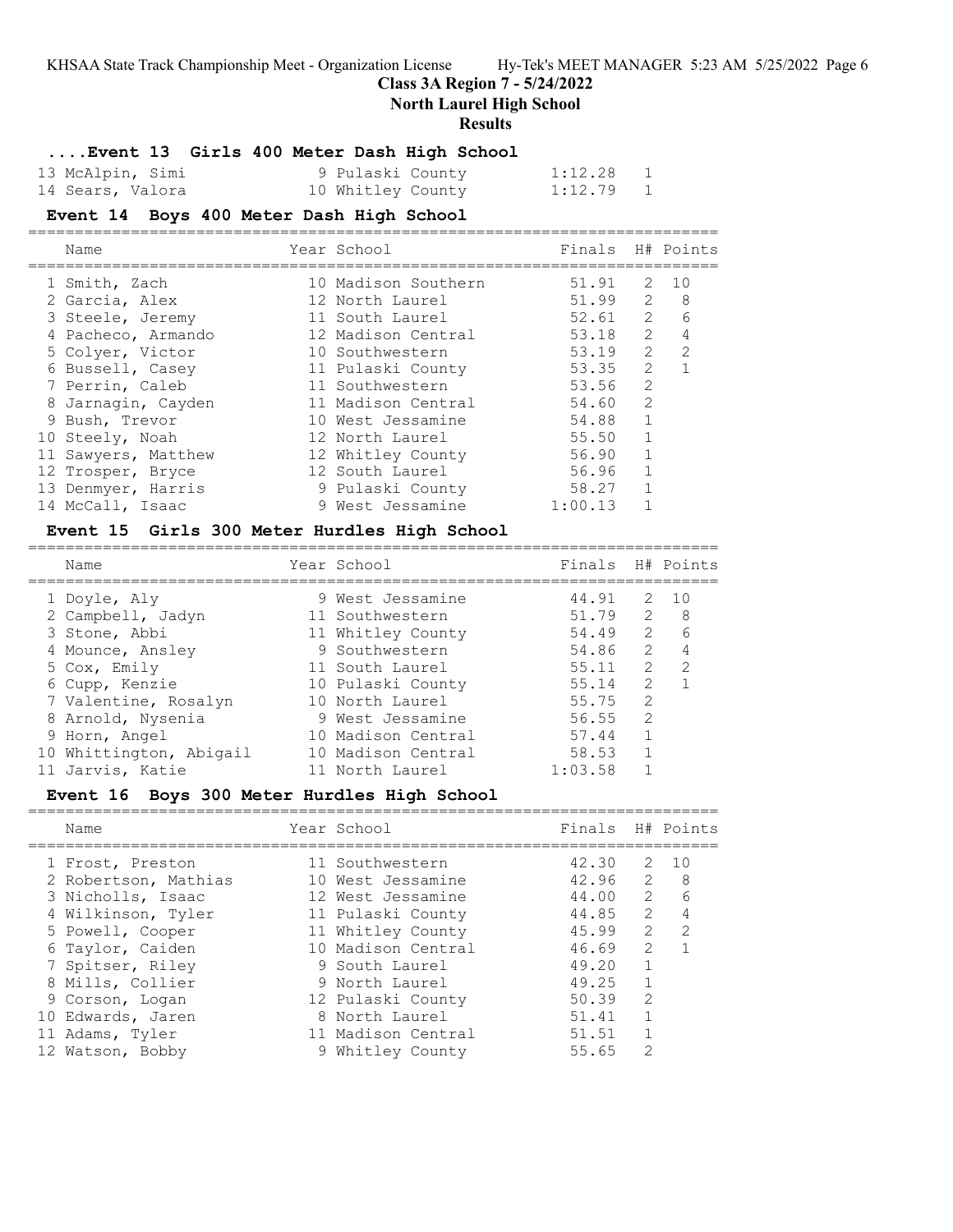==========================================================================

**Class 3A Region 7 - 5/24/2022**

**North Laurel High School**

## **Results**

# **Event 17 Girls 800 Meter Run High School**

| Name                   | Year School        | Finals  | Points         |
|------------------------|--------------------|---------|----------------|
| 1 O'Shea, Ciara        | 11 Madison Central | 2:22.35 | 10             |
| 2 Cundiff, Alex        | 11 Pulaski County  | 2:26.90 | 8 <sup>8</sup> |
| 3 Reynolds, Amilya     | 10 Madison Central | 2:32.03 | 6              |
| 4 Greathouse, Lilliana | 8 West Jessamine   | 2:34.96 | $\overline{4}$ |
| 5 Vickers, Riley       | 8 North Laurel     | 2:38.54 | $\mathcal{L}$  |
| 6 Moses, Haiden        | 8 North Laurel     | 2:40.04 |                |
| 7 Cundiff, Addison     | 9 Pulaski County   | 2:43.24 |                |
| 8 Hodge, Mary          | 10 West Jessamine  | 2:43.37 |                |
| 9 Golden, Kate         | 12 Southwestern    | 2:45.17 |                |
| 10 Stanko, Rose        | 7 South Laurel     | 2:51.20 |                |
| 11 Carrington, Kathryn | 11 Southwestern    | 2:52.64 |                |
| 12 Greer, Tiffany      | 11 South Laurel    | 2:54.76 |                |

## **Event 18 Boys 800 Meter Run High School**

=======================================================================

| Name              | Year School         | Finals  | Points       |
|-------------------|---------------------|---------|--------------|
| 1 Masters, Brady  | 12 Madison Central  | 1:59.45 | 10           |
| 2 Tapscott, Jacob | 11 South Laurel     | 2:00.54 | 8            |
| 3 Cundiff, Kannon | 11 Pulaski County   | 2:00.91 | 6            |
| 4 Lamb, Carter    | 10 Madison Central  | 2:02.59 | 4            |
| 5 Perrin, Caleb   | 11 Southwestern     | 2:03.41 | 2            |
| 6 Harris, Xander  | 9 North Laurel      | 2:08.76 | $\mathbf{1}$ |
| 7 Partin, Connor  | 11 Whitley County   | 2:11.37 |              |
| 8 Stamper, Logan  | 9 Pulaski County    | 2:14.33 |              |
| 9 Nantz, Colton   | 10 North Laurel     | 2:15.37 |              |
| 10 Fee, Josh      | 12 South Laurel     | 2:17.03 |              |
| 11 Amanu, Sifaan  | 10 West Jessamine   | 2:18.97 |              |
| 12 Akers, Logan   | 12 Madison Southern | 2:19.43 |              |
| 13 Logan, Tanner  | 7 Whitley County    | 2:22.45 |              |
| 14 Koch, Michael  | 12 West Jessamine   | 2:22.78 |              |
| 15 Bortz, Zabrey  | 10 Southwestern     | 2:26.13 |              |

# **Event 19 Girls 200 Meter Dash High School**

| Name               | Year School         | Finals H# Points |                          |    |
|--------------------|---------------------|------------------|--------------------------|----|
| 1 McKenzie, Jordan | 9 West Jessamine    | 26.21            | 3                        | 10 |
| 2 Hoskins, Gracie  | 8 South Laurel      | 26.77            | 3                        | 8  |
| 3 Coomer, Abbee    | 10 Pulaski County   | 26.86            | $\mathcal{S}$            | 6  |
| 4 Clark, Bekah     | 12 Southwestern     | 27.39            | 3                        | 4  |
| 5 Fain, Alycia     | 11 Madison Central  | 27.61            | 3                        | 2  |
| 6 Bales, Autumn    | 12 South Laurel     | 27.85            | 3                        |    |
| 7 Coomer, Emma     | 9 Pulaski County    | 28.23            | 3                        |    |
| 8 Flannery, Morgan | 12 Madison Southern | 28.42            | $\overline{\phantom{a}}$ |    |
| 9 Hilson, Makyhia  | 10 Madison Central  | 28.85            | 2                        |    |
| 10 Mastin, Makayla | 10 North Laurel     | 29.59            | $\mathcal{L}$            |    |
| 11 Sawyers, Autumn | 9 Whitley County    | 30.10            | $\mathcal{L}$            |    |
| 12 Chappell, Belle | 11 North Laurel     | 30.42            | 2                        |    |
| 13 Webb, Tyeish    | 10 West Jessamine   | 30.76            | $\mathcal{L}$            |    |
| 14 Mounce, Ansley  | 9 Southwestern      | 30.84            | $\mathcal{L}$            |    |
| 15 Stone, Abbi     | 11 Whitley County   | 32.38            | $\mathcal{D}$            |    |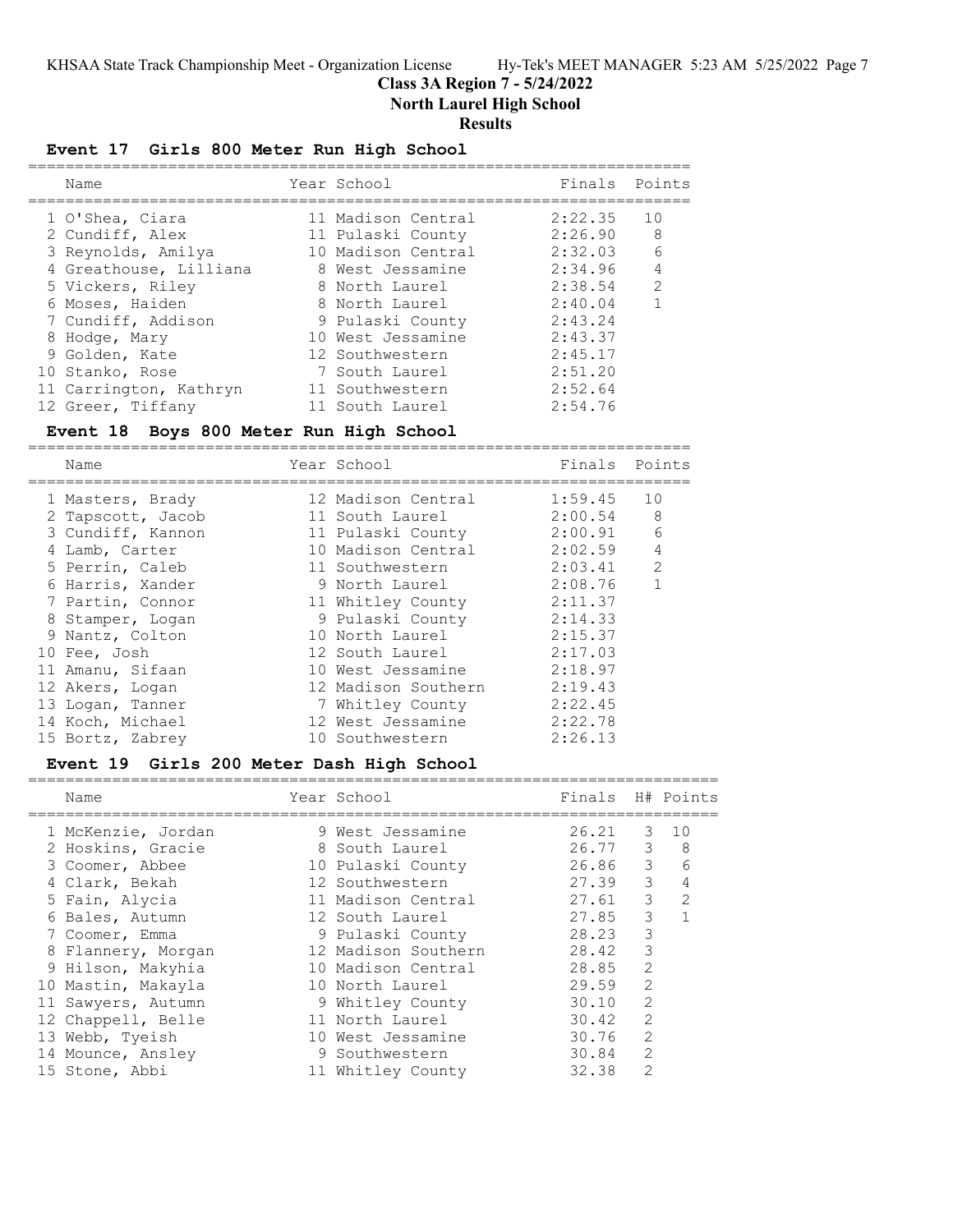# **Class 3A Region 7 - 5/24/2022**

**North Laurel High School**

# **Results**

# **Event 20 Boys 200 Meter Dash High School**

| Name               | Year School         | Finals H# Points |                |                |
|--------------------|---------------------|------------------|----------------|----------------|
| 1 Abrams, Jessie   | 12 Madison Central  | 23.51            |                | $-3$ 10        |
| 2 Smith, Zach      | 10 Madison Southern | $23.62$ 3 8      |                |                |
| 3 Chappell, Jack   | 10 North Laurel     | 23.86 1          |                | 6              |
| 4 Pacheco, Armando | 12 Madison Central  | 24.07 3          |                | $\overline{4}$ |
| 5 Sullivan, Cade   | 11 Pulaski County   | $24.26$ 3        |                | $\overline{2}$ |
| 6 Sawyers, Matthew | 12 Whitley County   | 24.75            | $\overline{1}$ |                |
| 7 Morgan, Hunter   | 10 North Laurel     | 24.86            | 3              |                |
| 8 Woods, Clint     | 11 Pulaski County   | 25.13            | 3              |                |
| 9 Weddle, Tristan  | 9 Southwestern      | 25.19            | 3              |                |
| 10 Fain, Kai       | 9 West Jessamine    | 25.24            |                |                |
| 11 Greer, Chris    | 12 South Laurel     | 25.41            |                |                |
| 12 Hurley, Andrew  | 10 South Laurel     | 25.43            |                |                |

### **Event 21 Girls 3200 Meter Run High School**

=======================================================================

| Name                 | Year School        | Finals Points |                |
|----------------------|--------------------|---------------|----------------|
| 1 O'Shea, Ciara      | 11 Madison Central | 10:52.40      | 10             |
| 2 Kratzer, Esther    | 10 West Jessamine  | 11:47.98      | - 8            |
| 3 Miller, Ava        | 12 West Jessamine  | 11:58.80      | 6              |
| 4 Allen, Taylor      | 11 North Laurel    | 12:08.26      | $\overline{4}$ |
| 5 Campbell, Meredith | 10 Madison Central | 12:27.14      | $\mathcal{L}$  |
| 6 Bertram, Maggie    | 8 Pulaski County   | 12:58.41      | 1              |
| 7 Mastin, McKinley   | 7 North Laurel     | 13:22.83      |                |
| 8 Peterson, Madeline | 10 Southwestern    | 13:48.77      |                |
| 9 Cupp, Abigail      | 8 Whitley County   | 14:53.06      |                |
| 10 Tapscott, Hannah  | 9 South Laurel     | 14:56.57      |                |
| -- Lainhart, Skylar  | 10 South Laurel    | DNF           |                |

## **Event 22 Boys 3200 Meter Run High School**

=======================================================================

| Name                   | Year School        | Finals       | Points         |
|------------------------|--------------------|--------------|----------------|
| 1 Masters, Brady       | 12 Madison Central | 9:47.07      | 10             |
| 2 Stanko, Will         | 11 South Laurel    | $10:05.28$ 8 |                |
| 3 Lochmueller, Stephen | 11 Madison Central | 10:24.94     | 6              |
| 4 Hansen, Trevor       | 12 Southwestern    | 10:45.82     | $\overline{4}$ |
| 5 Hoskins, Josh        | 10 North Laurel    | 11:02.05     | 2              |
| 6 Martin, Matthew      | 10 West Jessamine  | 11:03.59     | $\mathbf{1}$   |
| 7 Partin, Connor       | 11 Whitley County  | 11:16.51     |                |
| 8 Burge, Zach          | 12 West Jessamine  | 11:26.49     |                |
| 9 Grubb, Joshua        | 9 Whitley County   | 11:41.82     |                |
| 10 Hampton, Noah       | 9 North Laurel     | 12:09.05     |                |
| 11 Smith, Jeremiah     | 12 Pulaski County  | 12:10.57     |                |
| 12 Turner, Isaac       | 9 Southwestern     | 12:18.84     |                |
| 13 Lewis, Riley        | 10 South Laurel    | 12:35.19     |                |

## **Event 23 Girls 4x400 Meter Relay High School**

| School                 | Finals Points       |
|------------------------|---------------------|
| 1 Madison Central      | $4 \cdot 12$ 79 10  |
| 1) Daugherty, Raigan 9 | 2) McDowell, Emma 9 |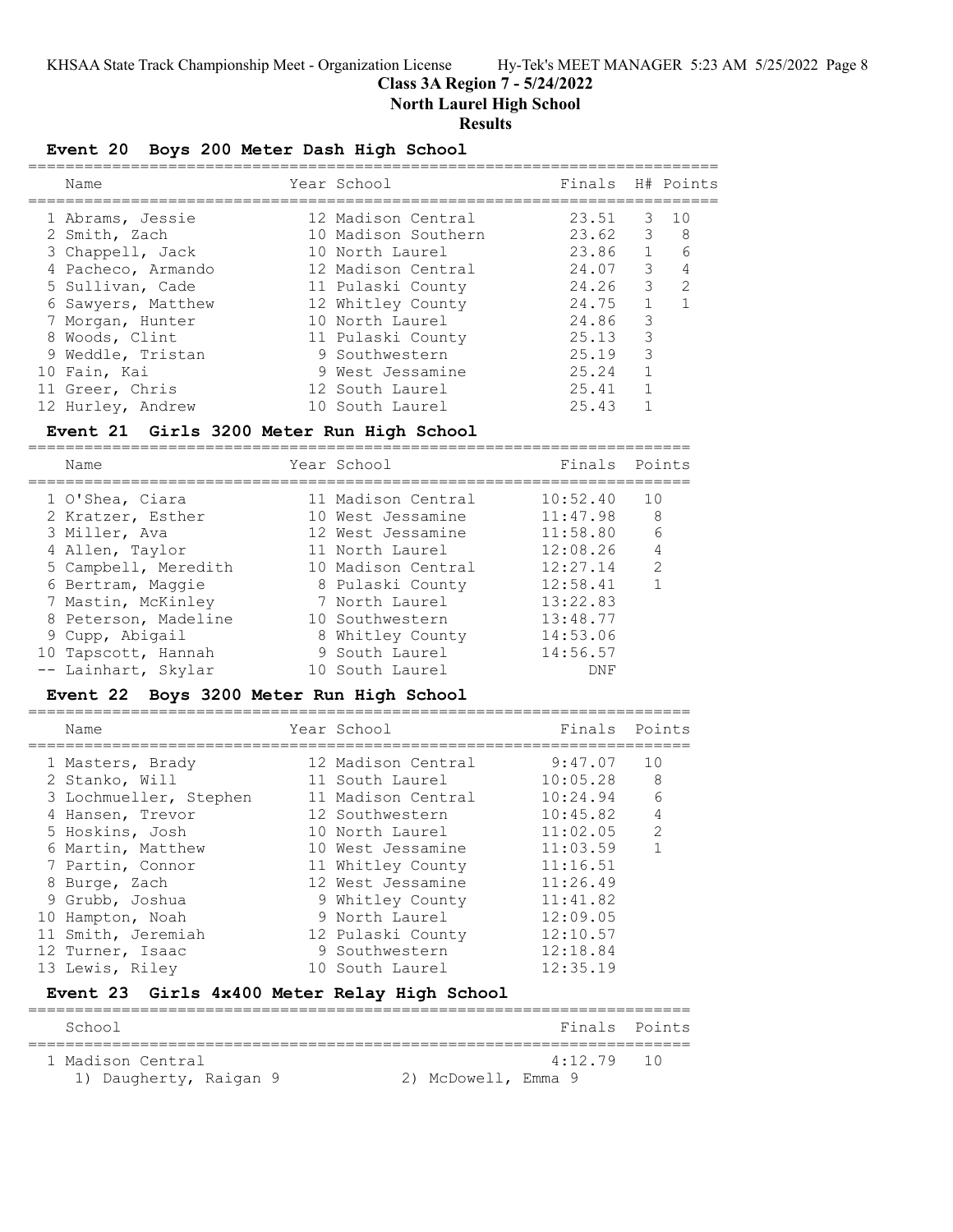# **Class 3A Region 7 - 5/24/2022**

**North Laurel High School**

### **Results**

## **....Event 23 Girls 4x400 Meter Relay High School**

| 3) Fain, Alycia 11      | 4) O'Shea, Ciara 11     |                |
|-------------------------|-------------------------|----------------|
| 2 Southwestern          | 4:14.59                 | 8              |
| 1) Clark, Bekah 12      | 2) Campbell, Jadyn 11   |                |
| 3) Golden, Kate 12      | 4) Smiddy, Ayden 11     |                |
| 3 West Jessamine        | 4:15.11                 | 6              |
| 1) Galus, Karlie 10     | 2) Stryker, Kiersten 10 |                |
| 3) Rexford, Abby 10     | 4) Hodge, Lillian 11    |                |
| 4 South Laurel          | 4:19.63                 | $\overline{4}$ |
| 1) Bales, Autumn 12     | 2) Cox, Lindsay 12      |                |
| 3) Messer, Reagan 11    | 4) Hoskins, Gracie 8    |                |
| 5 North Laurel          | 4:35.37                 | $\mathcal{L}$  |
| 1) Mastin, Makayla 10   | 2) Moses, Haiden 8      |                |
| 3) Chappell, Belle 11   | 4) Valentine, Hailie 12 |                |
| 6 Pulaski County        | 4:36.94                 | $\mathbf{1}$   |
| 1) Cundiff, Alex 11     | 2) Cundiff, Addison 9   |                |
| 3) Richardson, Aubrey 7 | 4) Bertram, Maggie 8    |                |
| 7 Whitley County        | 5:03.66                 |                |
| 1) Nugent, Cali 11      | 2) Stone, Abbi 11       |                |
| 3) Sears, Valora 10     | 4) Sawyers, Autumn 9    |                |

### **Event 24 Boys 4x400 Meter Relay High School** =======================================================================

| School                                                        |          | Finals                                                 | Points   |
|---------------------------------------------------------------|----------|--------------------------------------------------------|----------|
| 1 South Laurel<br>1) McCowan, Will 12<br>3) Steele, Jeremy 11 | 4)       | 3:31.61<br>2) Stanko, Will 11<br>Tapscott, Jacob 11    | 10       |
| 2 North Laurel<br>1) Harris, Xander 9                         |          | 3:38.46<br>2) Hampton, Jasper 11                       | 8        |
| 3) Steely, Noah 12<br>3 Madison Central                       |          | 4) Garcia, Alex 12<br>3:41.97                          | 6        |
| 1) Jarnagin, Cayden 11<br>3) Barnett, Hunter 9                |          | 2) Lamb, Carter 10<br>4) Pacheco, Armando 12           |          |
| 4 Southwestern<br>1) Colyer, Victor 10                        |          | 3:42.43<br>2) Frost, Preston 11                        | 4        |
| 3) Coomer, Ben 10<br>5 West Jessamine                         |          | 4) Perrin, Caleb 11<br>3:46.91                         | 2        |
| 1) McCall, Isaac 9<br>3) Bush, Trevor 10                      |          | 2) Winter, Colin 12<br>4) Mason, Connor 9              |          |
| 6 Pulaski County<br>1) Bussell, Casey 11                      |          | 3:51.46<br>2) Cundiff, Kannon 11                       | 1        |
| 3) Denmyer, Harris 9<br>7 Whitley County                      |          | 4) Stamper, Logan 9<br>3:53.45                         |          |
| 1) Powell, Cooper 11<br>3) Paul, Cooper 12                    |          | 2) Haynes, Samuel 11<br>4) Alsip, Donavon 10           |          |
|                                                               |          | Women - High School - Team Rankings - 18 Events Scored |          |
| 1) West Jessamine                                             | 174      | 2) Madison Central                                     | 95       |
| 3) Pulaski County<br>5) Southwestern                          | 78<br>53 | 4) South Laurel<br>6) Madison Southern                 | 72<br>41 |
| 7) North Laurel                                               | 37       | 8) Whitley County                                      | 8        |